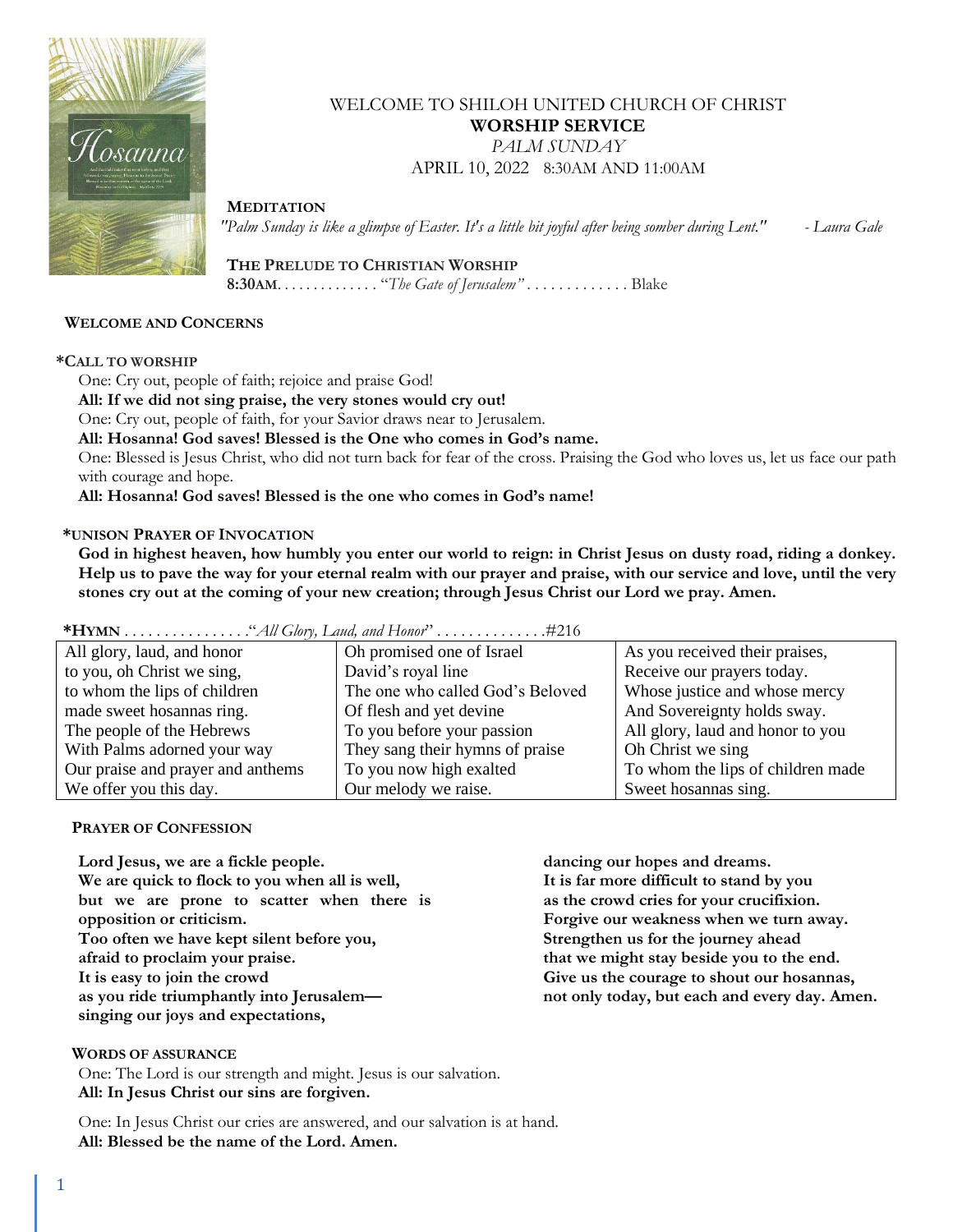### **EXCHANGING THE PEACE OF CHRIST (***Please wave to one another***)**

One: This is the day that the Lord has made. **All: Let us rejoice and be glad in it.**

One: May the peace of Christ fill you this day. **All: Christ is the source of our joy and gladness.**

One: Please share a joyful sign of Christ's peace with those near you. The peace of God be with you. **All: And also with you.**

#### **CHILDREN'S TIME**

*All children (including infants) and youth who desire to come forward for the Children's Sermon are welcomed and encouraged to do so. Parent's/caregivers are welcome to accompany their child during the children's message.*

| This is the day, this is the day,      | This is the day, this is the day,     | This is the day, this is the day,     |
|----------------------------------------|---------------------------------------|---------------------------------------|
| That our God has made,                 | Jesus rose again,                     | When the Spirit came,                 |
| That our God has made.                 | Jesus rose again;                     | When the Spirit came;                 |
| We will rejoice, we will rejoice,      | We will rejoice, we will rejoice,     | We will rejoice, we will rejoice,     |
| And be glad in it, and be glad in it.  | And be glad in it, and be glad in it. | And be glad in it, and be glad in it. |
| This is the day that our God has made. | This is the day Jesus rose again.     | This is the day when the Spirit came, |
| We will rejoice and be glad in it.     | We will rejoice and be glad in it.    | We will rejoice and be glad in it.    |
| This is the day, this is the day       | This is the day, this is the day,     | This is the day, this is the day      |
| That our God has made.                 | Jesus rose again.                     | When the Spirit came                  |
|                                        |                                       |                                       |

**\*HYMN** . . . . . . . . . . . . . . . . . . "*This Is The Day" . . . . . . . . . . . . . . . . . . . . .* #84

## **WITNESS TO OUR SACRED STORY**

Psalm 118:1-2, 19-29 Philippians 2:5-11

 **HANDBELL CHOIR** . . . . . . . . . . . .. . . . . . . . . . . . . . . . . . . . . . . . . . . . . . . . . . . . .. . . . . . . . . . . . . . . . . .. . . . . . . . . . ."*Palm Sunday Majesty* "

Luke 19:28-40

#### **SERMON** "*Noisy Stones*"

\***HYMN** . . . . . . . . . . . . . . . . . . . . . . . . . .. . . . . . . . "*Come, Christians, Join to Sing"*

| Come, Christians, join to sing  | Come, lift your hearts on high, | Praise yet the Lord again;     |  |
|---------------------------------|---------------------------------|--------------------------------|--|
| Alleluia! Amen!                 | Alleluia! Amen!                 | Alleluia! Amen!                |  |
| loud praise to Christ our King; | let praises fill the sky;       | life shall not end the strain; |  |
| Alleluia! Amen!                 | Alleluia! Amen!                 | Alleluia! Amen!                |  |
| let all, with heart and voice,  | he is our guide and friend,     | on heaven's blissful shore,    |  |
| before his throne rejoice;      | to us he'll condescend;         | his goodness we'll adore,      |  |
| praise is his gracious choice:  | his love shall never end:       | singing forevermore,           |  |
| Alleluia! Amen!                 | Alleluia! Amen!                 | "Alleluia! Amen!"              |  |

#### **PASTORAL PRAYER**

#### **SILENT PRAYER**

#### **THE LORD'S PRAYER**

**Our Father, who art in heaven, hallowed be thy name. Thy kingdom come. Thy will be done, on earth as it is in heaven. Give us this day our daily bread. And forgive us our sins, as we forgive those who sin against us. And lead us not into temptation, but deliver us from evil. For thine is the kingdom, and the power, and the glory forever. Amen.**

#### **PRESENTING OUR TITHES AND OFFERINGS BEFORE GOD**

#### **INVITATION TO THE OFFERING**

Join in the chorus! Give honor to Jesus Christ and bring your offering of praise to him. Rejoice in the Lord. Lay your treasures at his feet. These gifts are a sign of the offering of our whole selves to the service of God and each other.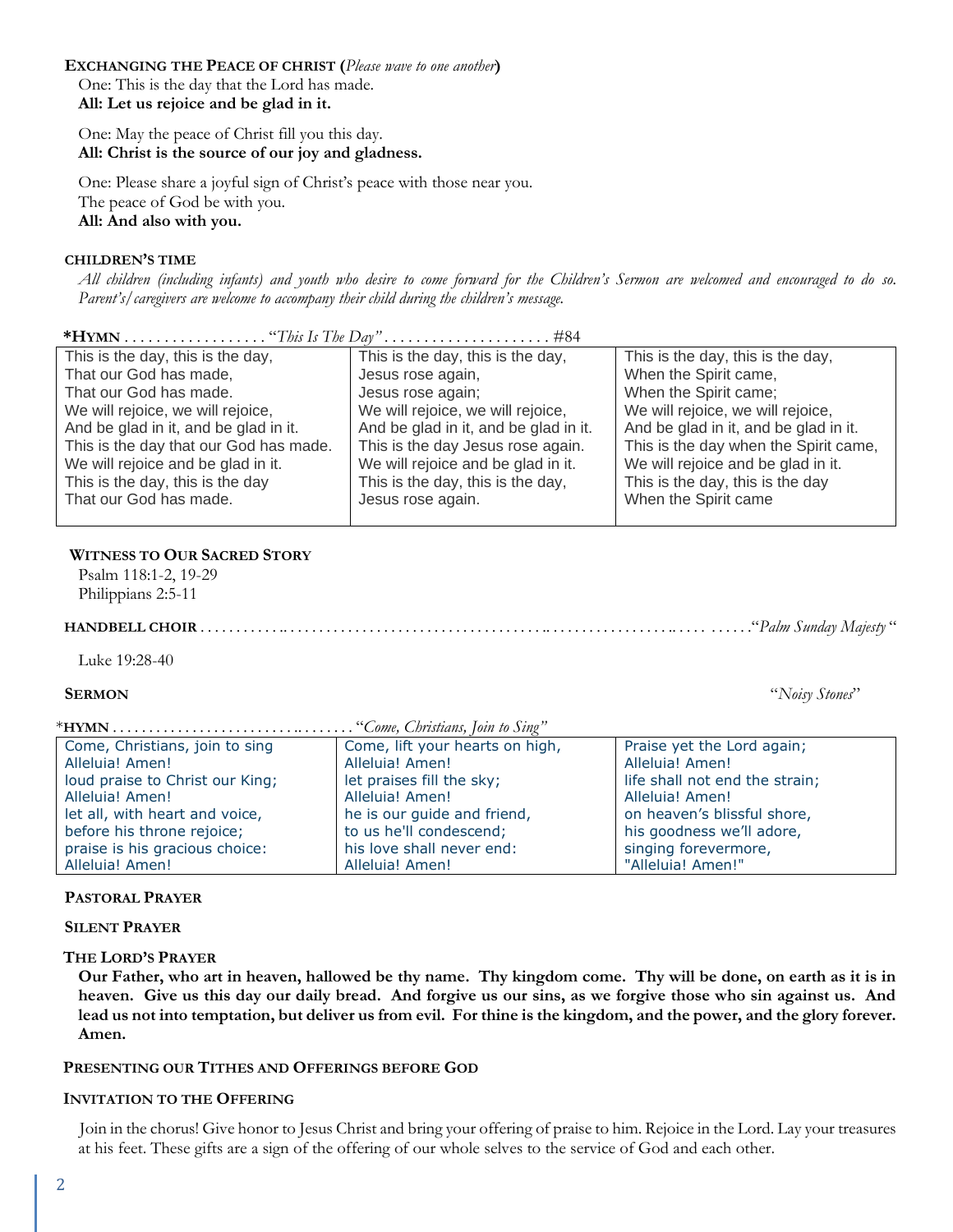### **\*OFFERTORY RESPONSE** "Doxology" . . . . . . . . . . . . . . . . . . . . . . . . . . . . . . . . . . . . . . . . . . . . . . . . . . . . . . . . . . . .# 780

**Praise God from whom all blessings flow; Praise God, all creatures here below; Praise God above, you heavenly host: Praise Father, Son, and Holy Ghost. Amen.**

#### **\*UNISON PRAYER OF DEDICATION**

**Generous God, today we remember Jesus' triumphant ride from the Mount of Olives. Jesus obediently gave everything so that we could live a life worthy of your calling. Grant us the courage and the determination to be your faithful disciples. Instill within us the desire to proclaim, "Blessed is the One who comes in the name of the Lord." Increase our generosity so that these monetary gifts may be transformed into inspired ministries. In Jesus' name we pray. Amen.**

## **\*CLOSING HYMN**. . . . . . . . . . . . . . . . . . . . . . . . . . .. ."*Hosanna, Loud Hosanna*". . . . . . . . . . . . . . . . . . . . . . . . . . . . #213

| Hosanna, loud hosanna             | From Olivet they followed      | "Hosanna in the highest!"     |
|-----------------------------------|--------------------------------|-------------------------------|
| the little children sang;         | Amid a cheering crowd,         | That ancient song is ours,    |
| through pillared court and temple | the victor palm branch waving, | We hail our great Redeemer,   |
| the lovely anthem rang.           | and chanting clear and loud.   | And sing with all our powers. |
| To Jesus, who had blessed them,   | The one whom angels worshiped  | Hosanna Christ we praise you  |
| close folded to his breast,       | rode on in lowly state,        | With heart and life and voice |
| the children sang their praises,  | And glad to see the children   | Hosanna! In your presence     |
| the simplest and the best.        | Slowed down the donkey's gate  | Forever we'll rejoice         |

#### **BENEDICTION**

One: Passing from joy into sorrow and on to elation, **All: we come to Christ this holy week.**

One: Today is only a part of the story.

### **All: Jesus' triumph leads to his death, his death to his resurrection.**

One: May the journey of this week lead you into the fullness of Christ's love. Blessed is the one who comes in the name of the Lord!

**All: Amen.**

#### **POSTLUDE**

 **8:30AM & 11:00AM**. . . . . . . . . . . . . . . . . . . . . . . . .. **"***Ride On! Ride On!*". . . . . . . . . . . . . . . . . . . . . . . .. . .Powell

## **WE ARE DELIGHTED THAT YOU JOINED US FOR WORSHIP TODAY!**

- ➢ **THE ALTAR FLOWERS** are presented to the glory of God and in loving memory of Parke W. Bentzel by Jim and Rose Bentzel and family.
- ➢ **THE PALMS** are dedicated to the glory of God and in honor of the many volunteers who work in the church.
- ➢ **THE BULLETINS** are dedicated to the glory of God and in honor of my mother's 91st birthday on April 11 by Sally Curren.
- ➢ **ACOLYTE: 8:30AM** Keith Krout
- ➢ **LITURGIST**: **8:30AM**: Carol Burns, **11:00AM**: Steve Besecker
- ➢ **USHERS**: **8:30AM:** Milton & Beverly Hoak, **11:00AM:** Carolyn Poff
- ➢ **GREETERS**: **8:30AM:** Natalie Fuhrman & Sallie Hagerman, **11:00AM:** Michael & Laura Andras
- ➢ **NURSERY DUTY**: **8:30AM:** Patti Goodyear & Kaitlin Rentzel, **11:00AM** Jessie Sechriest
- ➢ **MUSIC: 8:30AM & 11:00AM: Handbell Choir & Sandy Bamberger**
- ➢ **VIDEO TEAM**: Lew Wallace, Sallie Hagerman, Dani Bentzel, Reen Bentzel, Matt Hildebrecht, Jaron Flickinger

#### **WE WOULD LIKE TO THANK ALL OF THE VOLUNTEERS AND MUSICIANS FOR PROVIDING THE WORSHIP MUSIC THIS SUNDAY!**

#### **THOSE WHO GRIEVE FOR THEIR LOVED ONES**

The Rodgers Family, The Matthews/Curren Family, The Myers Family, The Keith Family, The Anstein Family, The Wagner Family, The Heath Family, The Hoak/McGinnis Family, The Reiber Family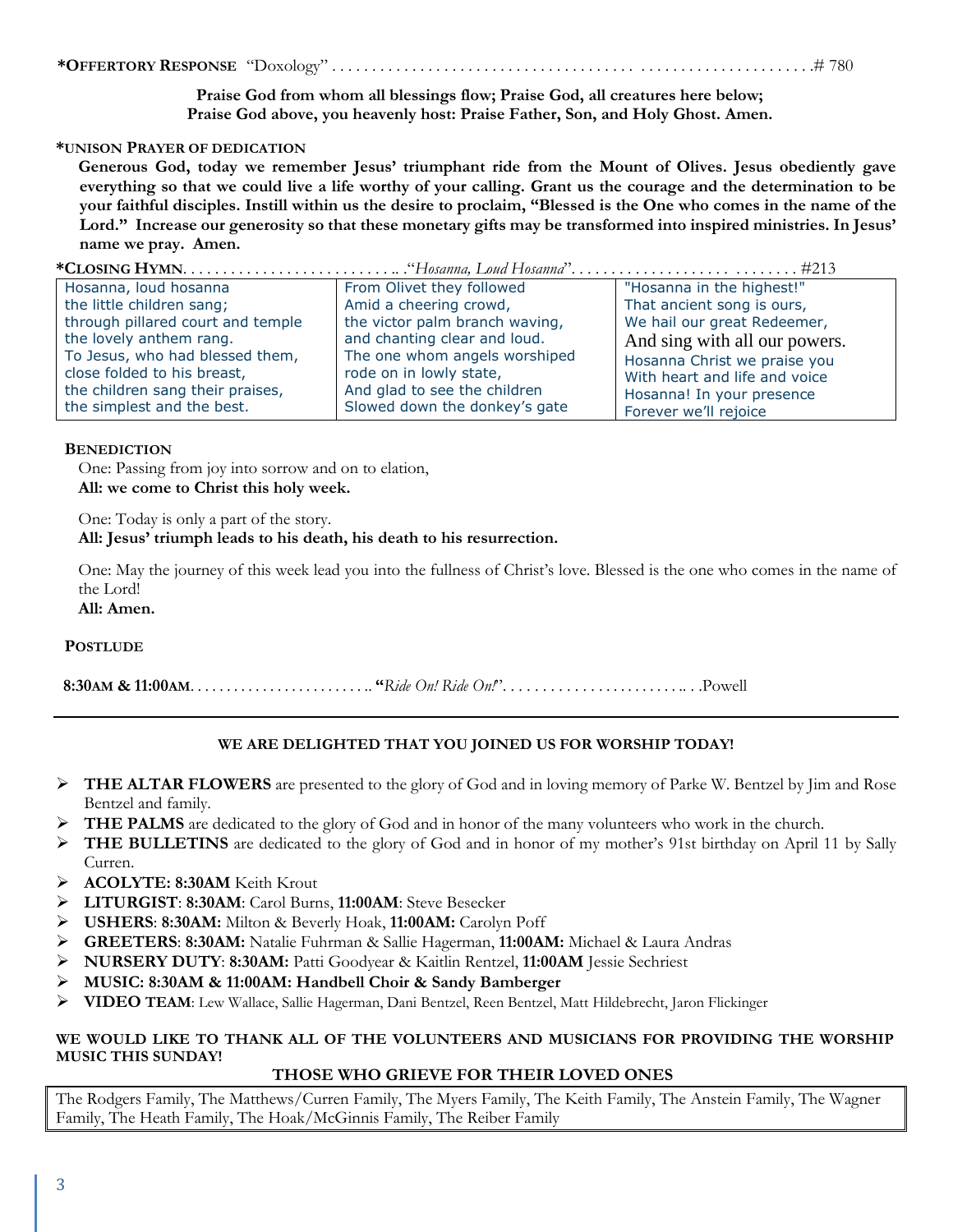## **PRAYERS FOR THE WEEK:**

**Morning Prayer** (*www.ibelieve.com/faith/a-daily-morning-prayer.html*) *"In the morning, O Lord, I will direct my song and my prayer unto You and will look up." (Psalm 5:3)*

God, this is the day that you have made, I will rejoice and be glad in it. With gratitude, I thank you for preserving my life for one more day. With gratitude, I thank you for your ultimate gift of love for me, in the form of your son and the sacrifice of his life on my behalf. Because of this overwhelming gift that I often cannot comprehend, I humbly submit to you. I know Lord, that I am a mere human and cannot instruct you, but you Lord can instruct me. So teach me your ways that I may rely on your faithfulness. Teach us to number our days and to use our time wisely. In Jesus' name I pray. Amen.



*Come to me, all you who are weary and burdened, and I will give you rest. (Matthew 11:28)*

Bless us with rest tonight, O God, and a good night's sleep. Forgive us for the things we did today that did not honor you. Thank you for loving us so much that you forgive all our sins and mistakes. We need your help every day. We thank you for the strength you give, and for helping us know that with you, even hard things are possible. Bless our family and our home, and keep us safe through the night. May your angels guard us and watch over us, just like you promised. In Jesus' name we pray. Amen.

## **PRAYERS FOR OUR COMMUNITY OF FAITH**

Chuck and Sandy Baboian, Julene Bechtel, Jim Sr. and Rosemary Bentzel, Rosabel Bentzel, Oscar Bupp, Uble & Nan Frost, Mark Garber, Beverly Hoak, Bev Kirk, Donna Krone, Dottie Limbert, Catherine Lochman, Marguerite Lochman, Arlene Myers, Joanne Overmiller, Randy Reisinger, Cindy Repman, Charlotte Rohrbaugh, Jessie Sechriest, Gladys Seigman, Cedric Simpson, Sue Trimble, Stewart Wagner, Elva Winter

## **APRIL 14: MAUNDY THURSDAY COMMUNION SERVICE AT 7:00 PM APRIL 15: GOOD FRIDAY SERVICE AT 12:00 PM APRIL 17: EASTER SUNDAY COMMUNION SERVICE AT 8:30 AM & 11:00 AM**





During Lent, the Sunday school classes are collecting offerings for the **Friends and Neighbors of Pennsylvania**. This group is based in York and cares for the homeless. They go out daily to find the homeless wherever they are living - under bridges, in tents etc. The group makes the homeless aware of upcoming severe weather conditions and attempts to provide resources where they can be safe. They also provide tents, sleeping bags, long underwear and other supplies for daily living. If you would like to help the Sunday School classes, you can mark your offering envelope with Sunday School -Lent or use another envelope marked for the Sunday School Lent offering. The **special Easter envelopes** will also be used to collect for the Friends and Neighbors

of Pennsylvania.

Our

**Engaging Women will be meeting on Tuesday, April 12, at 6:30 p.m. in the Parlor.** They will continue with the book called "The Power of a Woman's Words," by Sharon Jaynes.

Remember **OFFERING** is continually being collected for our missionaries, **Sally Jane and Crosby Johnson**. **Missionaries** 

**GROCERY GIFT CARDS = CONTRIBUTION TO CHURCH.** Weis and Giant grocery gift cards are available for purchase in the gallery. For every dollar of gift cards purchased, \$.05 is donated to the church by the grocery store. This contribution is used to support our Missionaries, Sally Jane and Crosby Johnson in Costa Rica.



7 *"No matter who you are, or where you are on life's journey, you are welcome here at Shiloh UCC, where God is still speaking"*